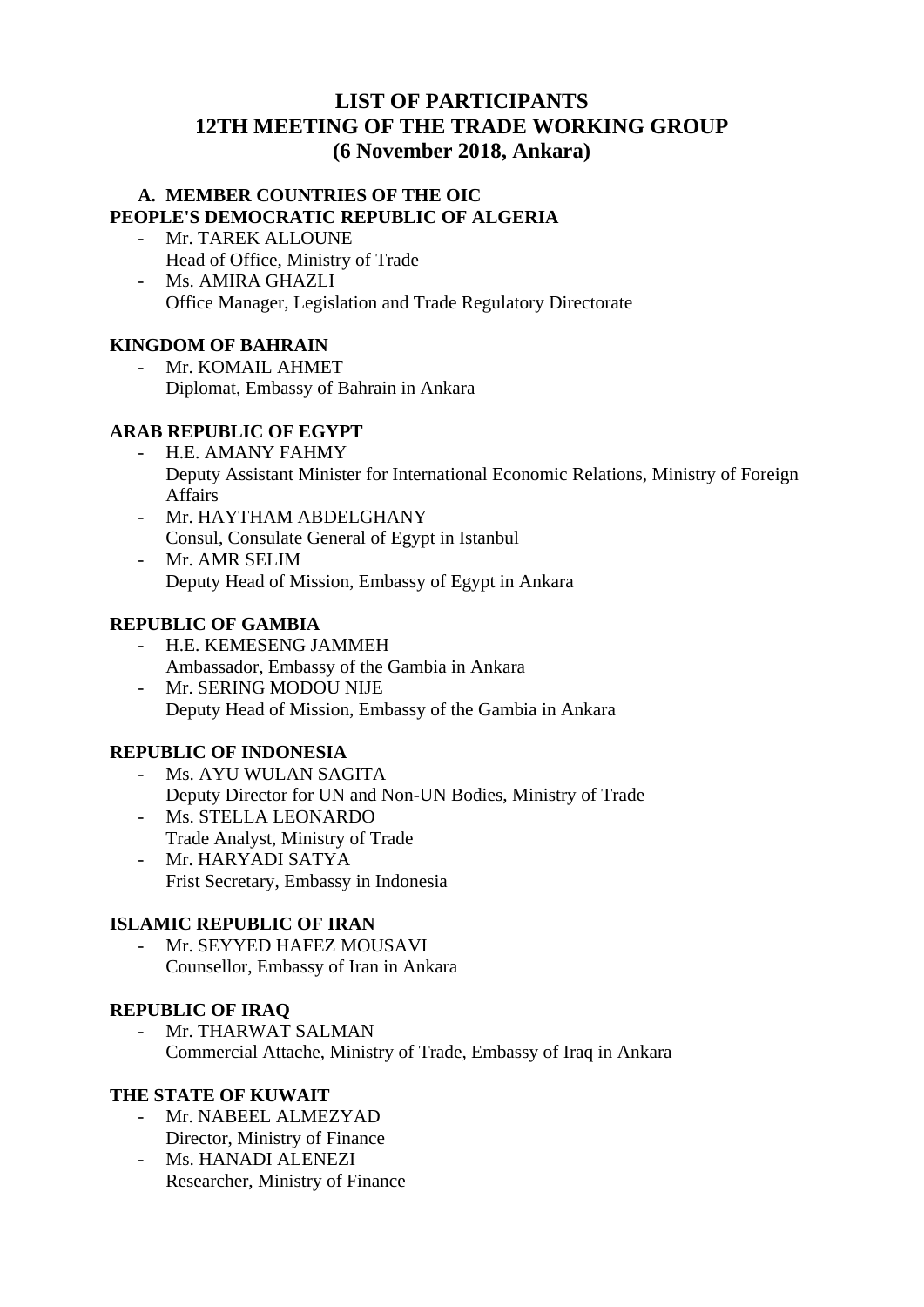## **REPUBLIC OF LEBANON**

- Ms. JOELLE ELIAS
- Head of Foreign Trade Department, Ministry of Economy and Trade - Mr. GHASSAN NASRALLAH
- Acting Chief of Customs Computer Center, Lebanese Customs Administration

### **MALAYSIA**

- Ms. ROSMIZAH MAT JUSOH Director, Malaysia External Trade Development Corporation (MATRADE)

# **REPUBLIC OF MALI**

- Mr. ALIOU D. DEMBELE Second Counsellor, Embassy of Mali in Ankara

## **FEDERAL REPUBLIC OF NIGERIA**

Ms. UBONG EKPO Fist Secretary, Ministry of Foreign Affairs

## **SULTANATE OF OMAN**

- Mr. SALEH AL-SHEREIQI Audit Officer, Royal Oman Police (Directorate General of Customs)
- Ms. WIDAD AL RAHBI International Relations Specialist, Supreme Council for Planning

## **ISLAMIC REPUBLIC OF PAKISTAN**

- Mr. BILAL KHAN PASHA Consul General, Consulate General of Pakistan

## **THE STATE OF PALESTINE**

- Mr. JAWAD ALMUTI Head of Trade Agreements Section, Ministry of National Economy - Mr. FADI ALYOUNIS
- Head of Statistical Unit, Palestine Customs

## **STATE OF QATAR**

- Mr. AHMED ALMOHANNADI Economic Consultant, Ministry of Economic and Commerce
- Mr. HASSAN ALMOHANNADI Economic Consultant, Ministry of Economic and Commerce

## **KINGDOM OF SAUDI ARABIA**

Mr. MUTLAQ ALDOSARI Economic Researcher, Ministry of Commerce and Investment

### **REPUBLIC OF TUNISIA**

- Mr. KAIS BEN ZAIED Chief, General Directorate of Customs
- Mr. YASSER BEN KHELIFA Manager, Ministry of Trade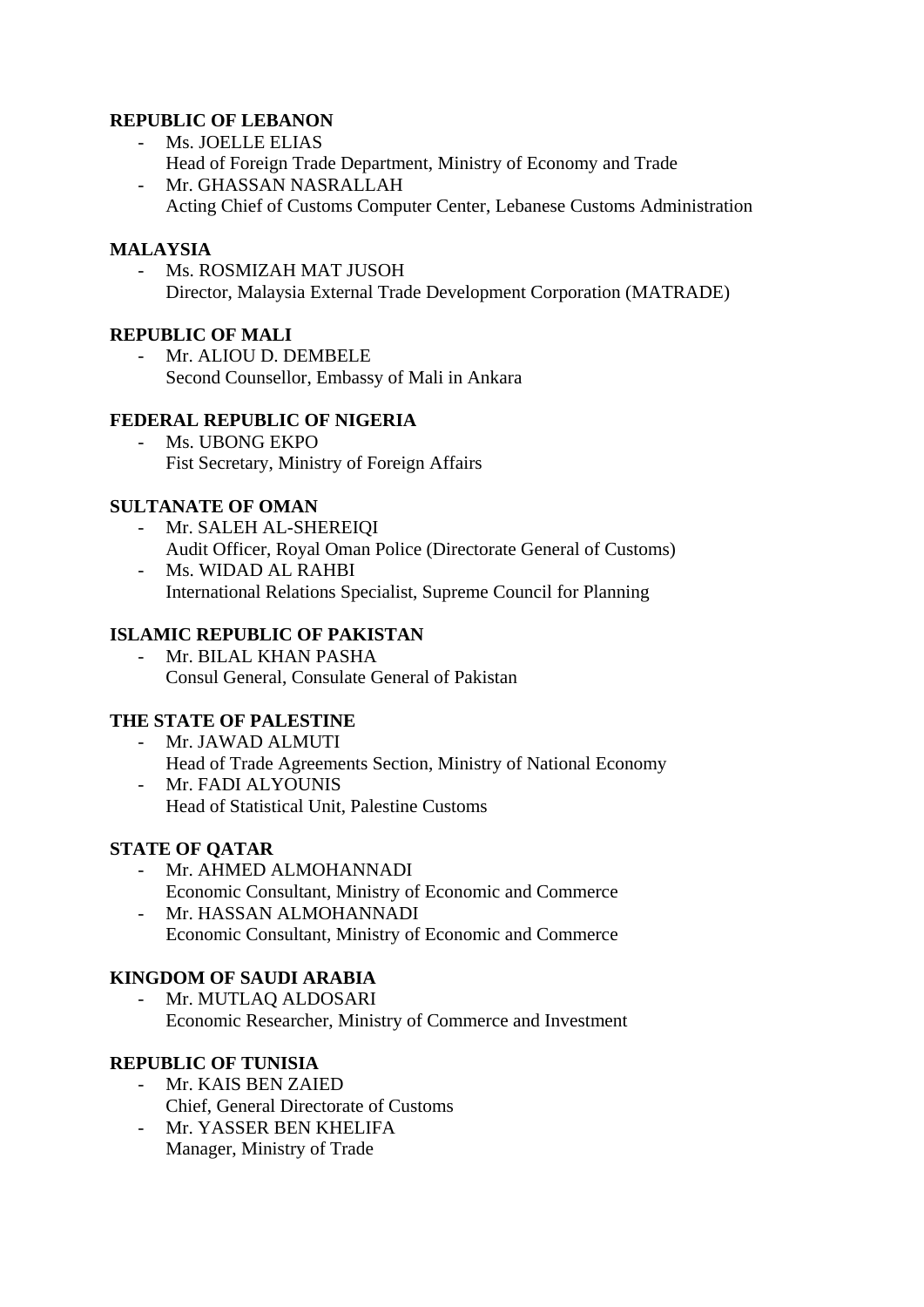### **REPUBLIC OF TURKEY**

- Mr. ADEM YAZICI Head of Department, Ministry of Trade
- Mr. MEHMET ALİ ORAN Expert, Ministry of Trade
- Ms. GİZEM ASMA ŞENEL Expert, Ministry of Trade
- Mr. BÜLENT EMRE YASAL Expert, Ministry of Trade
- Ms. AYŞEGÜL DEMİR Expert, Ministry of Trade

### **B. THE OIC GENERAL SECRETARIAT**

### **INTERNATIONAL ISLAMIC TRADE FINANCE CORPORATION (ITFC)**

- Mr. HARUN ÇELİK Regional Head, ITFC

#### **ISLAMIC CENTER FOR DEVELOPMENT OF TRADE (ICDT)**

Mr. AMADOU CIRE SALL Head of Department, Islamic Centre for Development of Trade

#### **STATISTICAL, ECONOMIC, SOCIAL RESEARCH AND TRAINING CENTER FOR ISLAMIC COUNTRIES (SESRIC)**

- Mr. MUZAMIL EDEMA Data Registrar, SESRIC

### **C. INVITED INSTITUTIONS**

#### **APEC SECRETARIAT**

- Mr. AKHMAD BAYHAQI Senior Analyst

### **INTERNATIONAL ASSOCIATION OF AEO CUSTOMS AND LOGISTICS**

- Ms. LAURA PUJOL GIMÉNEZ **Director** 

### **WORLD CUSTOMS ORGANISATION (WCO)**

Mr. CHRISTOPHER KRISTENSSON Senior Advisor

#### **UNITED NATIONS ECONOMIC AND SOCIAL COMMISSION FOR ASIA AND THE PACIFIC (UNESCAP)**

- Mr. YUHUA ZHANG Economic Affairs Officer

#### **TED UNIVERSITY TRADE RESEARCH CENTER**

- Ms. AYÇA TEKİN KORU Professor,
- Ms. NAZİRE NERGİZ DİNÇER Professor